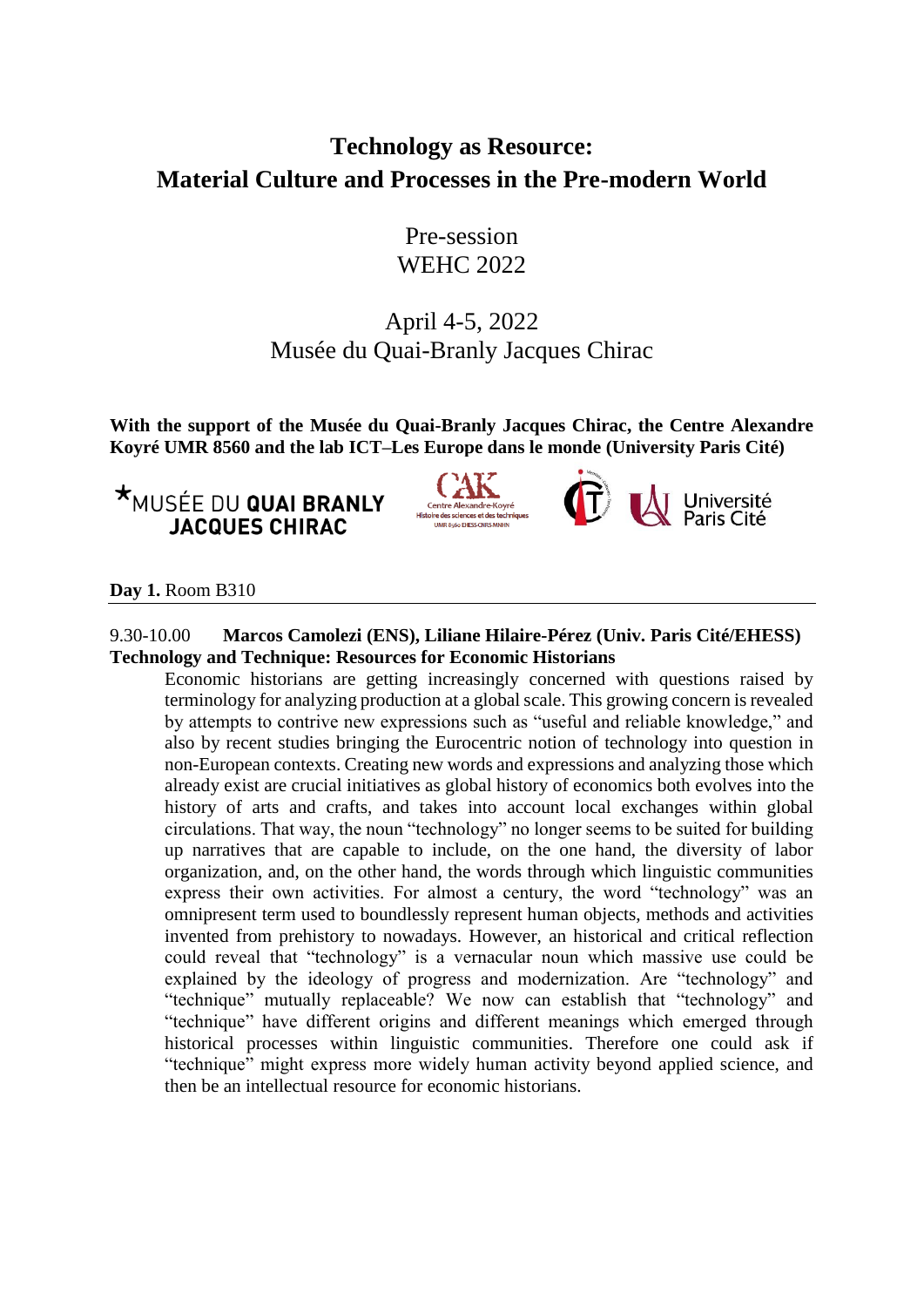## 10.00-11.00 **Theme 1. New, Old and Lost Techniques**

- **Sébastien Pautet (Univ. Paris Cité)**

**Transmission or Resurgence? Formalization of Knowledge, Competition and Invention in the Case of Chinese-European Horn Lantern Fabrication at the End of the 18th Century**

1793, French Revolutionary wars. In Brest, the French Navy faces difficulties to import horn plates used to protect lanterns on board. The Parisian authorities assess a scholar and expert of the navy to build a fabric of horn lanterns in emergency. Rochon crosses his memories of travels in Asia with available bibliography on lanterns and horn. The technics that emerge from his research is surprising. Indeed, a Chinese technic of luxurious traditional horn lantern transmitted by a French missionary of Beijing in the 1750s resurges in 1793 in order to build military supply. European technologies existed however at the same time. This communication follows the circulation of technology from China to Europe in order to understand why an old Chinese technical knowledge improved French production of horn lanterns at the end of the  $18<sup>th</sup>$  century.

## - **Alka Raman (London School of Economics)**

- **Evolution of Cotton Spinning Technology: Indian Cottons and British Industrialisation**
	- The pre-industrial technology of spinning cotton yarn on the jersey wheel of Indian origin was readily available to all economies of the world for the replication of Indian cotton yarn, and subsequently the cotton cloth. What, then, explains the mechanisation of spinning through the successive technological developments of the spinning jenny, the waterframe and the mule? This paper introduces a distinction between the existence of a technology and its successful deployment. It argues that any technology is valuable only in so far as the labour force possesses the skill to use it optimally. It highlights that in pre-industrial Britain, the skill to spin fine yet strong cotton warp, to match the quality of Indian cotton warp, was missing using the pre-existing technology of the jersey wheel. Therefore, successive mechanisation in spinning was necessary if the quality of Indian cotton textiles was to be matched in Britain.

Evidence from the analysis of the working mechanisms of spinning machinery over time demonstrates that producing improved quality of spun yarn was a key driving force for new machinery, especially the mule. This mechanical evidence corroborates the qualityfocussed improvements in British cottons over time from the material textile evidence. It also shows that the three key spinning machines were fundamentally path dependent, with the jenny and the mule based on the jersey wheel technology of Indian origin and the waterframe upon the Saxon wheel technology from Europe. Further, it argues that the skill to use a technique successfully is a key component of any technological paradigm, and a combination of a technique and the skill required for its use alongside a particular fibre staple determine the quality of yarn and final cloth, not the staple of the fibre in isolation.

11.00-11h30 coffee break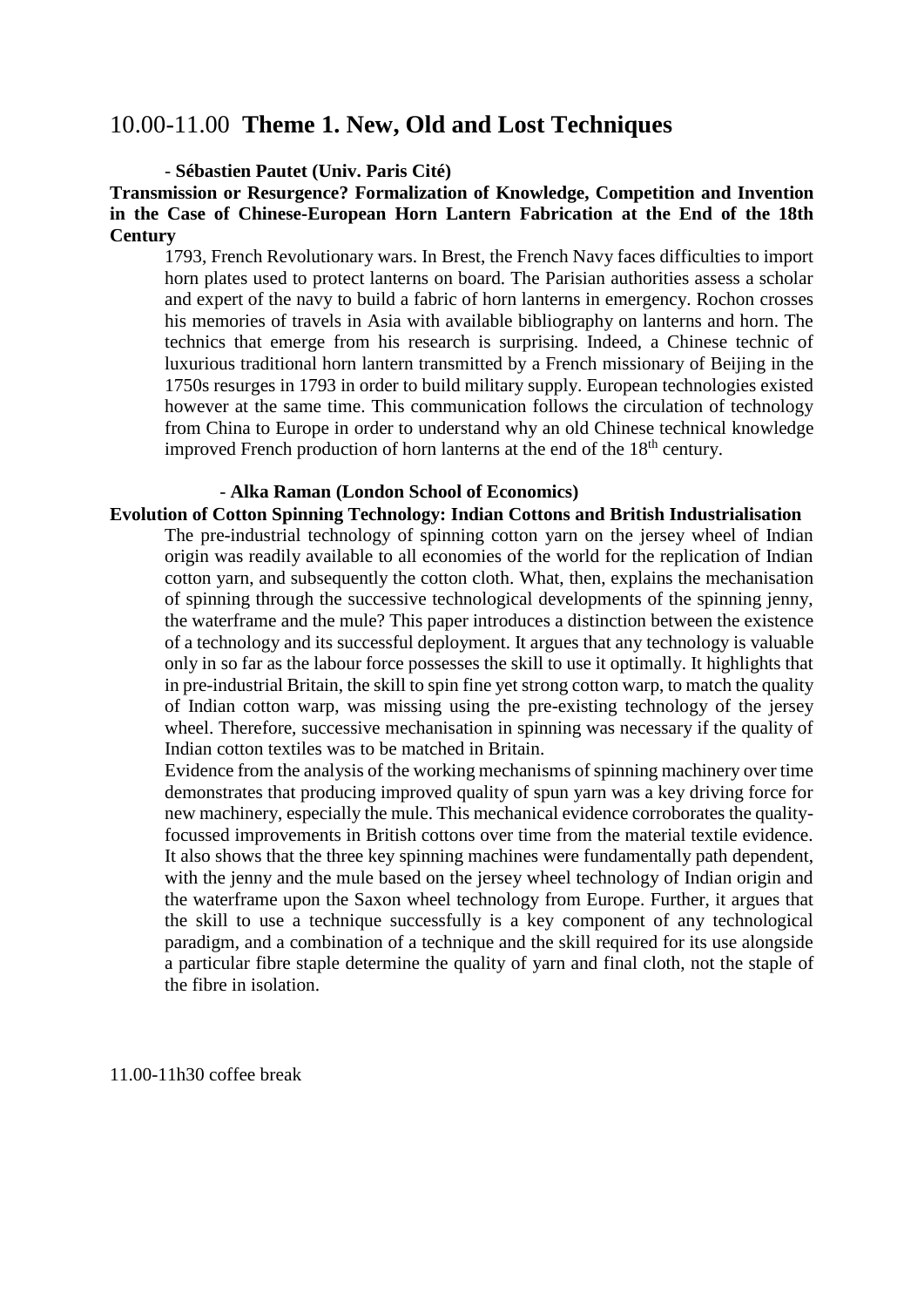## **Ariane Fennetaux (Univ. Paris Cité), Emmanuelle Garcin (Musée des Arts décoratifs)**

## **Quality, Durability, Repairability of Consumer Goods : Textiles**

The presentation will centre on the interconnected issues of quality, durability, repairability of consumer goods with a particular emphasis on textiles (taken as an example/ illustration of more general points rather than as specific case study)

It will start with the somewhat polysemous notion of quality which economic historians may tend to align with production processes (quality control etc.) but will look at it from a material point of view. What does quality mean materially? How can it be defined (if it can). The presentation will be based on the analysis of some pieces in the study collection of the MAD museum. The changing definition of quality as industrial production gathered pace will be considered in relation to durability and the ability (or not) to both repair (for users) and conserve (for museum professionals) and lead us to reflect on the importance of these issues for historians for whom material sources represent irreplaceable evidence difficult to garner from other - more traditional sources.

12h-13h : Handling session **Ariane Fennetaux (Univ. Paris Cité), Emmanuelle Garcin (Musée des Arts décoratifs)** 

13.00-14.30 Lunch

14.30-15.30 Room B310

## Object-based presentation **Gaëlle Beaujean, Vincent Guigueno (Musée du Quai-Branly Jacques Chirac)**

### **History, Technology and the Dakar-Djibouti Expedition**

Supported by the Musée de l'Homme, the ethnographic and linguistic Dakar-Djibouti expedition [1931-1933] crossed 17 African countries during the colonial period. The expedition gathered a team with multiple scientific and literary backgrounds. Today, the musée du Quai Branly-Jacques Chirac has joined forces with a team of researchers in France and in several African countries to re-examine the heritage of this mission. The question of "technology" is an important one for the mission, which described in details – through notes, sketches, pictures - an impressive range of domestic and collective techniques. Our research will be conduct with a diachronic angle – how the ethnographers addressed the issues in the 1930's - but also from the point of view of the place of the techniques used by the mission itself . The presentation will also present

the results of the expedition for the collection of objects, specimens, information, and sound and image recordings.

15.30-16.00 Coffee break

## 16.00-17.00 **Theme 2. Techniques and Local Resources**

## **Zhao Bing (**C**R**C**AO,** C**NRS), Philippe Sciau (CEMES, CNRS) Brown-black-glazed stoneware in China: An ordinary widespread production and the exploitation of local resources (10th-14th century),**

The plain brown-black-glazed stoneware (without decoration) is an ordinary production that is widespread throughout China from the 3rd century AD to the present day. The technique, being less sophisticated and having not evolved much over the time, is totally neglected by current studies, which are still largely confined to a qualitative approach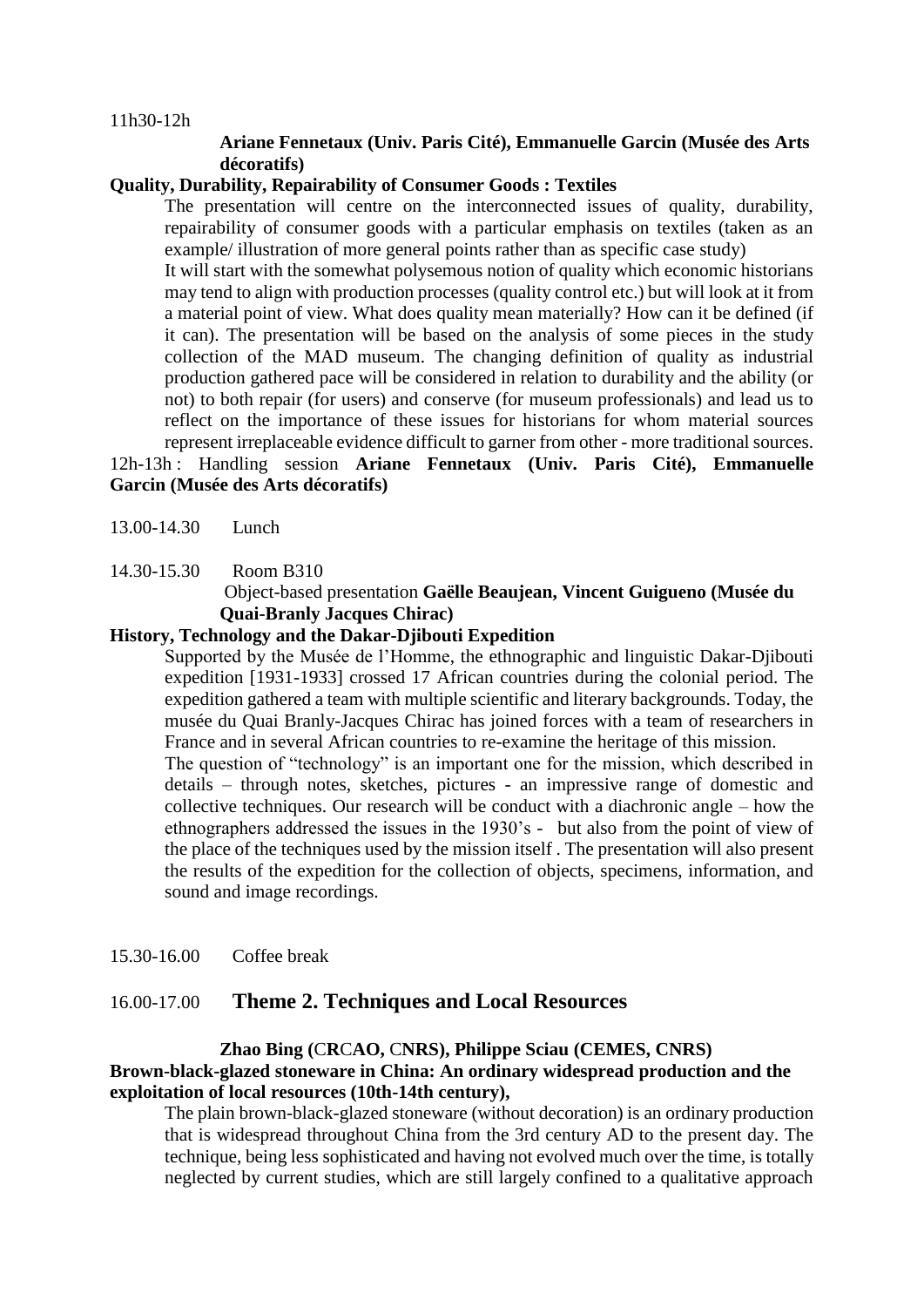due to the long Chinese tradition carried out by Chinese literati and art merchants. However, since the potters used mainly (or exclusively) local raw materials, this very production offers great potential for studying the plurality of the ceramic production in China, largely linked to natural and human local resources.

As a test, we propose to study the production of the 10th-13th centuries, period during which the phenomenon of imitation production is particularly interesting. Precisely, we propose to focus on the structure of the sherds excavated from the Yaozhou kiln site, the Jian kiln site and the Tianmu kiln site. Our preliminary consideration will be based on our own investigations in laboratory and on a compilation of available physicochemical data, historical and archaeological data.

#### - **Anne Gerritsen (University of Warwick, UK)**

### **The tools of the trade: tools for ceramics manufacture in Jingdezhen and Delft**

This short paper will focus on visual representations and material remains of the tools used in ceramics manufacture. My focus will be on representations of production in the seventeenth-century Netherlands and China, and Delft and Jingdezhen specifically. These tools, including saggars and tubs, stools and planks, are ubiquitous in ceramics manufacture, and thus have a certain universality about them. But they work as resources in different ways, and to study such tools in contexts, including the *chaîne opératoire*, allows us to highlight the particularities of the skills, technologies and material resources of these particular production complexes.

**Day 2.** 9.00-11.00 Room B310

## **Theme 3. Repair and Quality**

#### - **Michael Bycroft (University of Warwick, UK) Gem appraisal and the invention of applied science in France, 1800-1830**

What is technology for? Most answers to this question revolve around the notion of production. On this view, technologies help to make things. But this is only one side of the coin. Technologies also help to evaluate things, to determine how good they are. I illustrate this with reference to a crucial phase in the history of useful knowledge, the period in which the very idea of applied science, or "science applied to the arts," came into existence in France. Applied science was one answer to the question of how science could be both useful and technical. The challenges of this project were nowhere more apparent than in the case of gem appraisal. Gems had been appraised for millennia, using techniques that ranged from visual inspection to sophisticated balances. Around 1800, European mineralogy was transformed by the use of chemistry and crystallography to classify minerals. The result was a "science of precious stones applied to the arts" (*science des pierres appliquée aux arts*). This new science aimed to replace the old methods of gem appraisal with new ones that were alleged to be more precise and more reliable. The fortunes of this project show the importance of material evaluation in debates about the merits of different kinds of technology, including the technologies of scientists, artisans, merchants, and connoisseurs.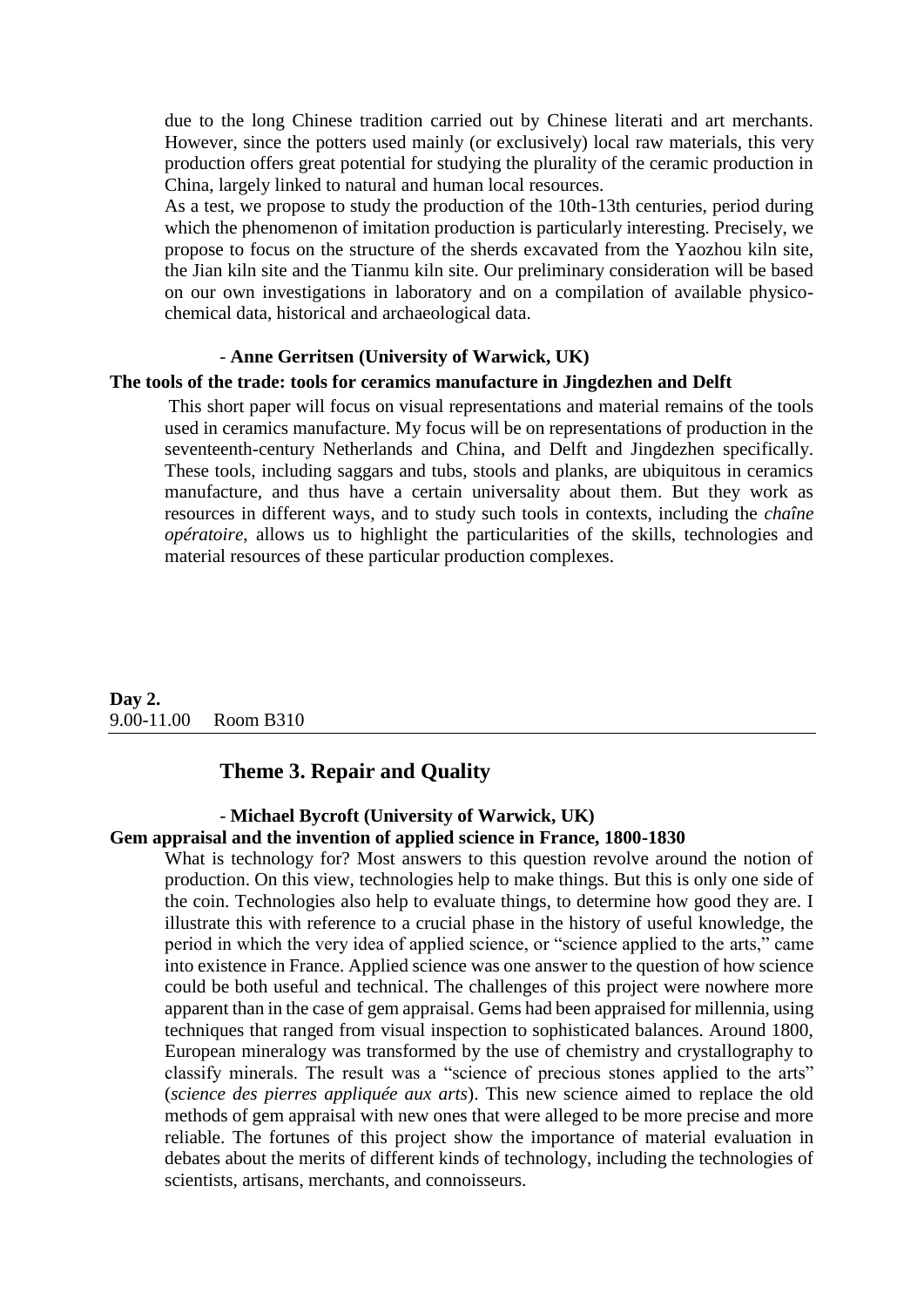#### **- Marjoljin Bol (Université d'Utrecht)**

## **Theorizing the Hard through Art: Making and Knowing Durability in the Pre-modern Period**

This paper explores how artisanal knowledge of the stability and aging properties of materials and processes influenced thinking about the workings nature, and how "durable" nature could be recreated artificially. Its main sources are recipes on art technology, the natural history of metals and stones, and alchemical treatises theorizing material hardness through processes of congealment and coagulation. These authors often use the idea that art imitates nature to prove their theories. This was not just a commonplace but a fundamental way of thinking about the genesis of materials in the natural world. Those theorizing nature looked towards the art of ceramics to explain the hardening processes that form rocks and mountains, or towards the art of glass for ideas about the hardness of precious stones and the permanence of their colors. In his 1661 treatise on the *History of Fluidity and Firmness* Robert Boyle, for instance, theorizes firmness and durability by studying different forms of weaving. He explains how twigs "when lying loosely in a heap together, may each of them very easily be dissociated from the rest; but when they are breeded into a basket, they cohere so strongly, that when you take up any of them, you shall take up all the rest."

Indeed, premodern theories about stability and durability are deeply intertwined and indebted to craft practice. And, as this paper aims to show, this long history of theorizing the hard through art is fundamental to the development of our modern thinking about what constitutes the "durable".

#### **- Giorgio Riello (European University Institute)**

## **To Twist and Turn: Silk and Quality in Medieval and Early Modern Italy**

A huge barrel-frame, stacked with multiple rows of spindles and reel, embellishes the *Trattato dell'arte della seta in Firenze*, a 1486 manuscript of used by artisans and traders to promote new silk industry of Central and Northern Italy in the fifteenth century. The drawing is the earliest European image of a *torcitoio* (twisting machine) and it shows a complex machine that combines silk reeling and throwing. Images such as these have time and again served to placard arguments about an intimate connection between invention and innovation in which machines helped to boost production and productivity by deploying new uses of (non-human) energy, such as animal, water, or steam to help scale up manufacture, thus expanding markets and favouring mass consumption. Yet, pre-modern European artisans, craftsmen and entrepreneurs considered reeling methods as a major way for improving the quality of finished products thus avoiding unnecessary waste caused by spoiling expensive raw silk through faulty processing. Quality is here not just an attribute of the finished product but also a characteristic of the process of production itself. A complex machine to spin (*filatoio*) or twist (*torcitoio*) silk composed of a fix cylindrical structure with an internal frame rotating vertically was first introduced in the city Lucca in Tuscany in the twelfth century. This machine solved a major problem: hand-spinning or twisting with a wheel could not provide a homogenous torsion as there was a lack of coordination between the turns of the spindles and the turns of the reel. The Bolognese and later Piedmontese systems of silk throwing and reeling can be read as part of a trajectory of quality 'upgrade' viz-a-viz the silk cloth and yarn produced in China. While this paper focuses on technologies and their impact on quality in early modern Italy and Europe, it also considers practices, most especially in the complex natural handling of silk cocoons.